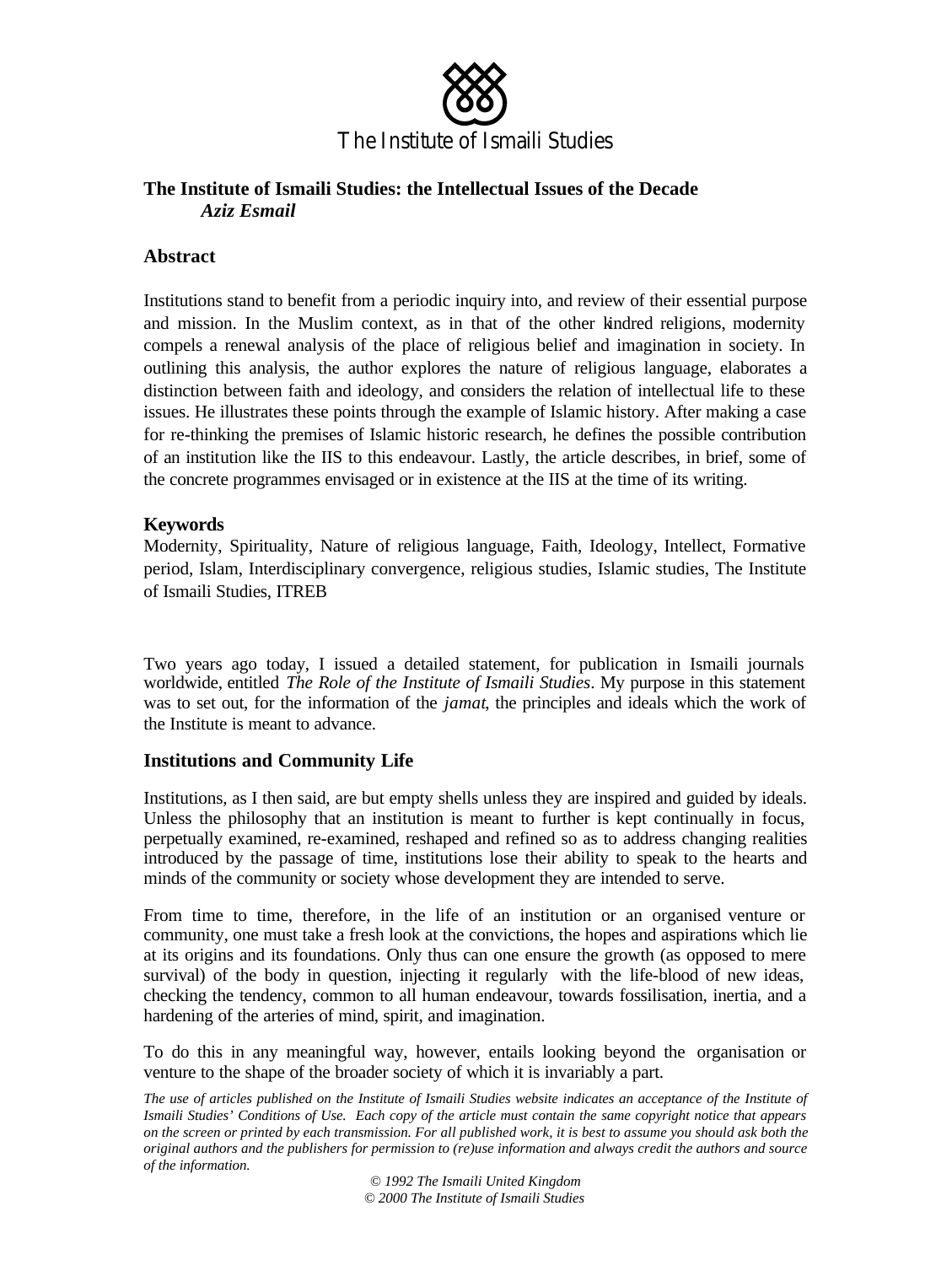

For the Institute of Ismaili Studies, therefore, one must ask whether and in what way intellectual enquiry or academic research have a role to play in the evolution of the Ismaili *jamat*s and indeed, of broader Muslim society as we approach the twilight of the twentieth and the dawn of the twenty-first century.

At heart, these concerns may be summed up, as I did in my last message, in the form of questions about the manner in which Islamic thought, as it emerged out of prophetic revelation some fourteen hundred years ago and then developed in various directions in the course of history is to be understood today. What resources does it offer for surmounting the challenges of contemporary society? With what voice is it to speak today to the minds and hearts of Muslims? Above all, what does it have to say, if anything, that is distinctive to its historical experience, and yet deserving of the interest and attention of a technically advanced but humanely uncertain world of today?

I wish to elaborate on these questions beyond what I able to do in my last communication. Following this, I will outline how the Institute expects to contribute its share to the exploration of these questions. I shall also indicate the upcoming programmes and activities at the Institute, so as to bring the *jamat* up to date in its information about its work.

### **Issues of Modernity**

There are several principles that Muslim societies need to ponder on their confrontation with the issues of modernity. These include the meaning and place of the sacred in human society. This issue constitutes not only the essence of Islam but of all other major religious traditions of the world. A second important issue is the role that the human mind or intellect has in the ongoing realisation of the faith in history.

At the origins of all great civilisations in history there lay a sense of the sacred. The organisation of society, the laws by which human life was governed, were all attributed to a divine or sacred writ, transcending the here and now, but also interacting through a variety of means - prophetic pronouncement, scripture (as in the Jewish, Christian, and Islamic faiths), the oracles of poets (as in Ancient Greece), the teachings of the sages (as in Ancient India) with the here and now, i.e. with finite space and time. Apart from social legislation and order, however, the perception of the sacred also provided the individual with a sense of the meaning of life.

It is this dimension of *meaningfulness* that, in theological language, is spoken of as "spirituality". Religions serve as a form of social control and organisation. But their essence lies in the element of spirituality. Indeed, in certain circumstances it becomes necessary, as I shall indicate below, to distinguish between the spiritual core and the religious or formal apparatus of a faith.

By "spirituality" I do not mean any specific practice of the faith, such as prayer. I mean something more fundamental and more comprehensive, something which is constitutive of religious life, and thus defines its true nature. The spiritual dimension of life is related to universal enigmas and foundations of human existence, and the aspirations and ideals to which these give rise. All human beings encounter a sense of challenge and mystery at the limits and frontiers of existence: birth, death, suffering, hope and despair, freedom and its limits, the quest for love, justice, communion and fellowship.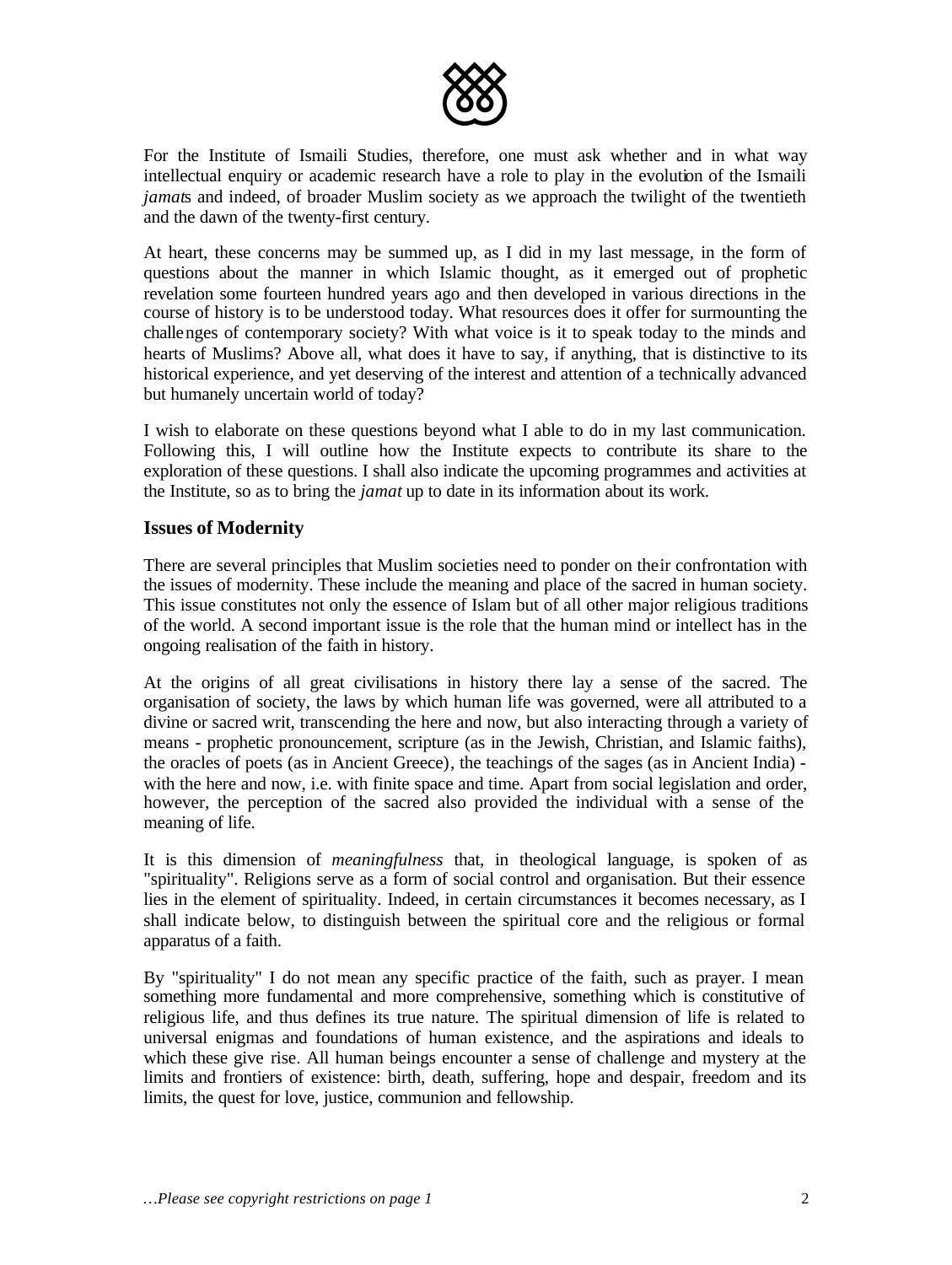

What is meant by speaking of these as "limit-questions"? To speak thus involves making a distinction between problems of technique and questions of meaning. It is one thing, as I have said on some occasions, for an engineer to figure out a way of building a bridge across a ravine or a river. It is another altogether to ask the question: What kind of universe is this in which man can thus circumvent the limitations and harness natural resources as well as human ingenuity, to make organised life on earth possible? The former deals with a problem, the latter, something of a mystery. The former calls for technical intervention. The latter stimulates poetic, philosophical, or scriptural discourse and reflection.

# **Religious Language?**

Much of our everyday life is concerned with dealing with day-to-day problems. These require know-how, experience, and pragmatic intervention. But in the course of our lives, through intellectual curiosity, philosophical enquiry, through the experience of fluctuations in one's lot and not least, through personal relations with others and with the depths of one's own selfhood, one comes face-to-face, now and then, with the depths and attitudes of one's existence. These are experienced and expressed in language. But there are many varieties of language. The kind that is specific to the issues I have just mentioned is not technical language, appropriate to the solution of human, natural, or mechanical problems and challenges. What I have here called the 'spiritual dimension' is related not to problems but to meaning - the meaning of nature, culture, and of the physical and intellectual limits as well as possibilities of life. This meaning is not given. It is not a datum - not something that descends, as it were, from outside. It is something which is developed as an aspiration, a continual search and realisation, in the very process of living. And it is articulated in its own kind of language, one which is evocative rather than informative. This language is best described as poetic or symbolic. Indeed, poetry, myth, narrative and parable are not merely vehicles for articulation. They are the very crucible in *which* religious imagination and aspiration are shaped and housed. They define the only way in which one may experience and speak of matters of the spirit.

One of the prime subjects for investigation in the field of religion, therefore, is the nature of religious language. What are the essential, defining attributes of religious discourse? And how does it differ from other modes of language or discourse? It is very important to note that these questions are not academic, though they may give that appearance. They have farreaching, practical consequences for society. For they have a direct bearing on the kind of culture in which one lives, and in which one's identity, one's habits of thought and feeling, are shaped.

## **Monoism and Pluralism**

Stable, advanced societies usually have two principal attributes. On one hand, they have coherent, symbolic structures which lend meaning to the lives of their members, providing them with an orienting compass, a ground-map as it were, for the conduct of life in accordance with governing ideals and values. At the same time, a progressive culture allows for individual variations of life and conduct. It makes room for tolerance and pluralism. The ideal order is one in which coherence and diversity balance each other. Pluralism without an overarching frame of symbols disintegrates into relativism - the belief that any belief, any ethic is as good as any other, provided that it has been freely chosen and that it does not harm others. While this principle can yield considerable tolerance, its logical extreme is a loosening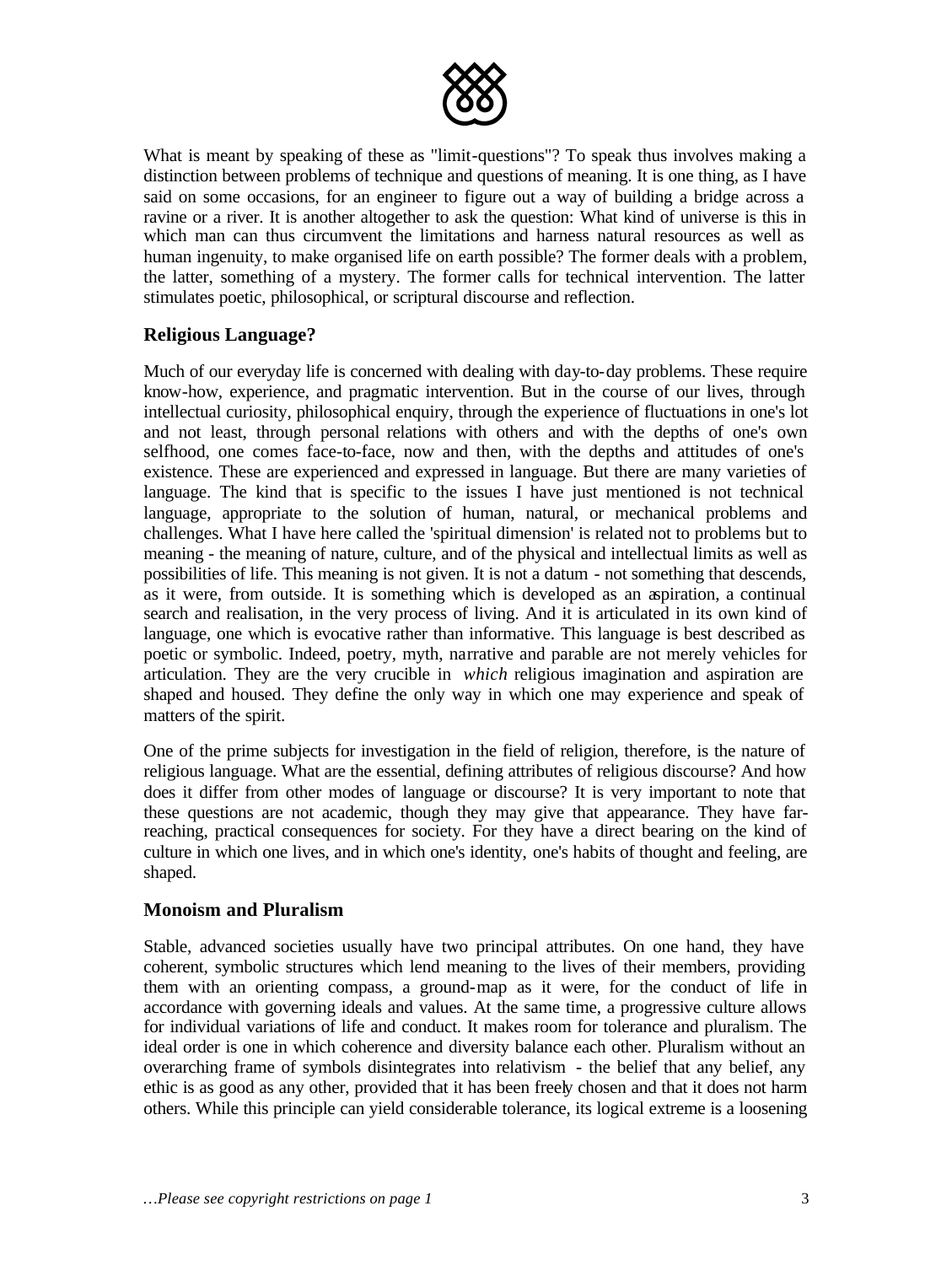

of social identity and collective coherence, leading to a deep-seated individualism, and a certain shallowness of interpersonal relations.

The other extreme is a monistic view which is coercive, demanding conformity and uniformity of outlook and behaviour, and mistrustful of individual latitude, creativity and diversity of opinion and expression. Liberal society in its modern form tends towards individualism and the weakening of social bonds. Religious dogmatism on its part tends to suppress individual creativity in favour of collective uniformity and compliance.

#### **Faith: more than an Ideology**

A religion can foster either outlook. A whole combination of factors may determine the kind of influence it exerts on the culture of a community or society. But one of the important prerequisites of a liberating (as opposed to a repressive) influence is the capacity to separate what one might call the "existential" aspect of religion (i.e. its role in yielding personal meaning to one's existence) from its ideological function.

As an existential force, faith is primarily spiritual. It is more an aspiration than a possession, more in the nature of a horizon of ideals, than a system of precepts and doctrines. As a spiritual impulse it speaks to the "inner" space within the human personality. Ideology, on the other hand, seeks to eliminate this space as far as possible. In its anxiety to curb outward freedom, it curbs the inner freedom to think, search and experience.

The ideologisation of faith has several consequences. Ideology has a tendency towards totalism: the assimilation of all life - economic, cultural, political, public and private, national and domestic - under a single, sweeping scheme of rules and principles. Furthermore, it is closed rather than open: it takes its postulates to be *essentially* true - true by virtue of their conformity to divine will or to the laws of nature.

Marxism, for instance, laid claim to truth by insisting that its tenets were in accord with the intrinsic laws of social evolution, and that it was therefore a science rather than a doctrine. Religious systems are similarly totalistic when they are perceived as a fixed and completed body of principles and practices, transcendently true, with little or no room for historical development, personal understanding, and diversity of interpretation occasioned by the irreducible variety of human cultures in the world.

The essence of religion is not to be located in a system of beliefs and practices but in a perspective on the world; not in doctrine but in process; not in a fixed body of tenets and prescriptions but in a spirit open to varying embodiments and translations in the succession of cultures which constitute history.

#### **The role of the intellect**

There is a whole world of difference between the vision that lies at the heart of a faith, and the systems in which this vision is encoded. The latter cannot be eliminated, for human life is body as well as soul, system as well as vision. But the capacity to make distinctions, where true and appropriate, is a fundamental necessity. It is essential if religion is to be a force in society for creative evolution rather than static inertia; for tolerance rather than bigotry; for the life of the spirit rather than the strait-jacket of formalism; and for personal space and imagination rather than social control and conformity.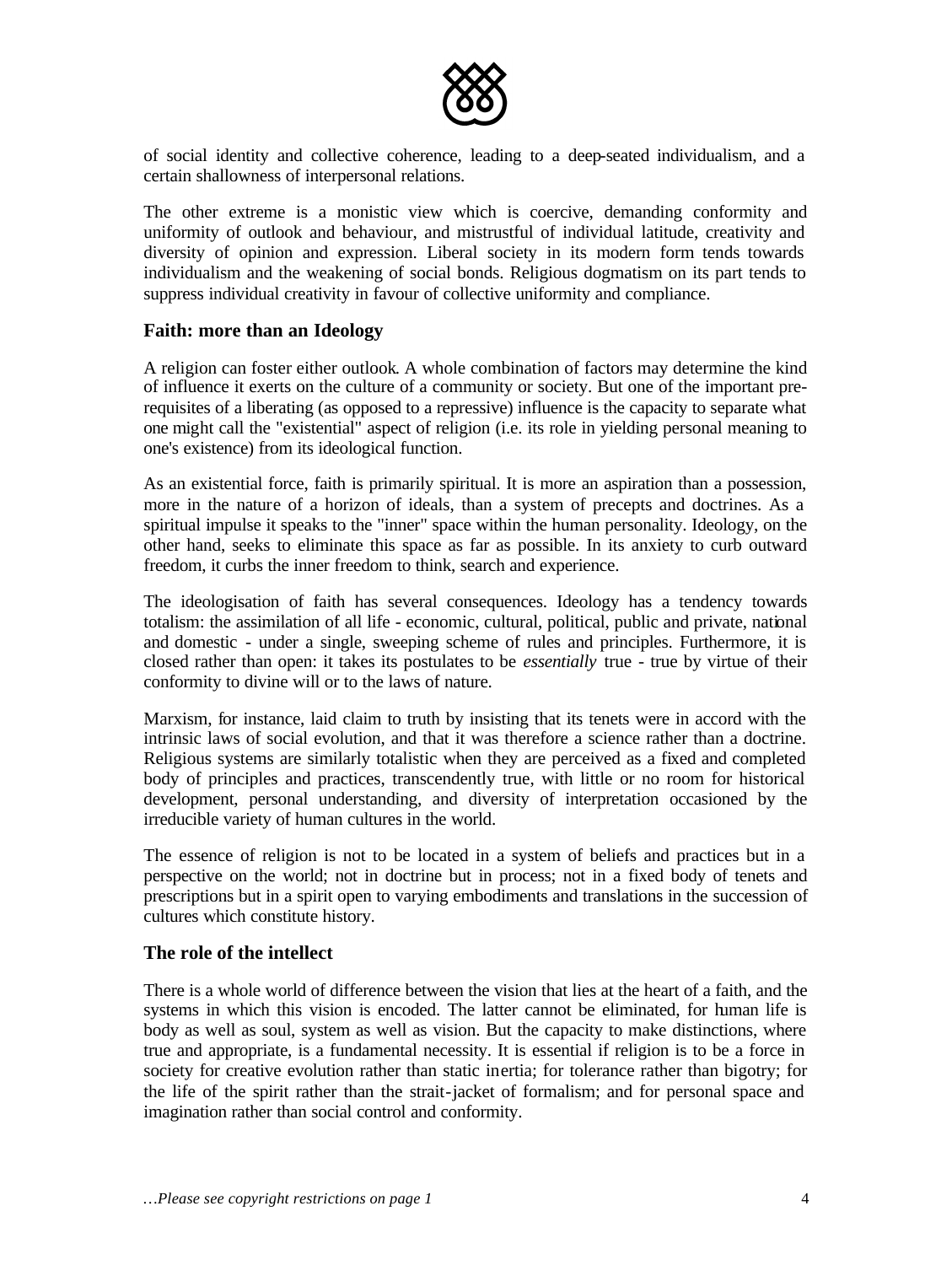

Here then is an example of how clearer thinking about what it is that constitutes religious life, has consequences of a practical kind on society. The same can be said, even more directly, on the subject of the human intellect, and on the attitude of a religion towards it - whether it seeks to suppress or deny the life of the mind, or whether it is able to harness it to its own ends and evolution.

The issue of the role of intellect in religious understanding is not simple or straightforward. It involves a series of fundamental questions. What is meant by such terms as 'mind', 'reason', or 'intellect'? What are their counterparts in Islamic languages, and what connotation do they have?

Above all, what place did reason come to occupy in the culture of Muslim societies in various lands and times? How was it conceptualised? How was it institutionalised? To what cultural efflorescence on one hand, and tensions and antagonisms on the other, did it give rise? How were these handled? What socio-political forces were associated with the developments at the cultural level?

## **The Formative period of Islam**

While these questions call for sophisticated analysis and reflection, one fact is clear - so clear indeed that its neglect in ideological forms of Muslim discourse cannot but strike one as altogether remarkable. The great formative period of Islamic history (spanning, roughly, the four centuries following the Prophet's death was, in essence, a manifestation of the human intellect. I do not mean simply that the exercise of human reason had a prominent place in that history. I mean, rather, that reason was what constituted the *historicity* of this period.

Essentially, the whole of the formative age of Islam may be interpreted as a project to determine notions of 'Islam', i.e. of norms that could be related both to the founding memory of the revelation and the Prophet's life, and to the realities of the day. In the course of this historical construction or articulation of the norms, philosophy, and culture of 'Islam', rival ideas, influenced by different intellectual schools and fuelled by varied political interests, crystallised over time. The emergence of law, philosophy, theology and ethics in this period was an intellectual activity *par excellence*. It was, after all, the formation of a great civilisation. And the birth of a civilisation is a living testimonial to a humanistic outlook and achievement.

Once the civilising *process* comes to take the form of a *product* - once, that is, it is encoded and systematised - its historicity is apt to recede from view. The achievements of the civilisation take on the appearance of finished monuments, secluded from the flowing waters of time. Henceforth they compel admiration or investigation of their finished *structure*, not the formative process to which they originally bore witness. This process was an intellectual effort. Hence, to appreciate the role of mind or intellect in a civilisation is to focus upon its elements of dynamism, creativity, and historicity. To disregard it is to concentrate, instead, on fixity and timelessness. Intellectual creativity is a motor that compels forward movement. Where the intellect is not supreme, the mind has a tendency to operate under the impetus of nostalgia, harking back to a pristine, supposedly perfect era.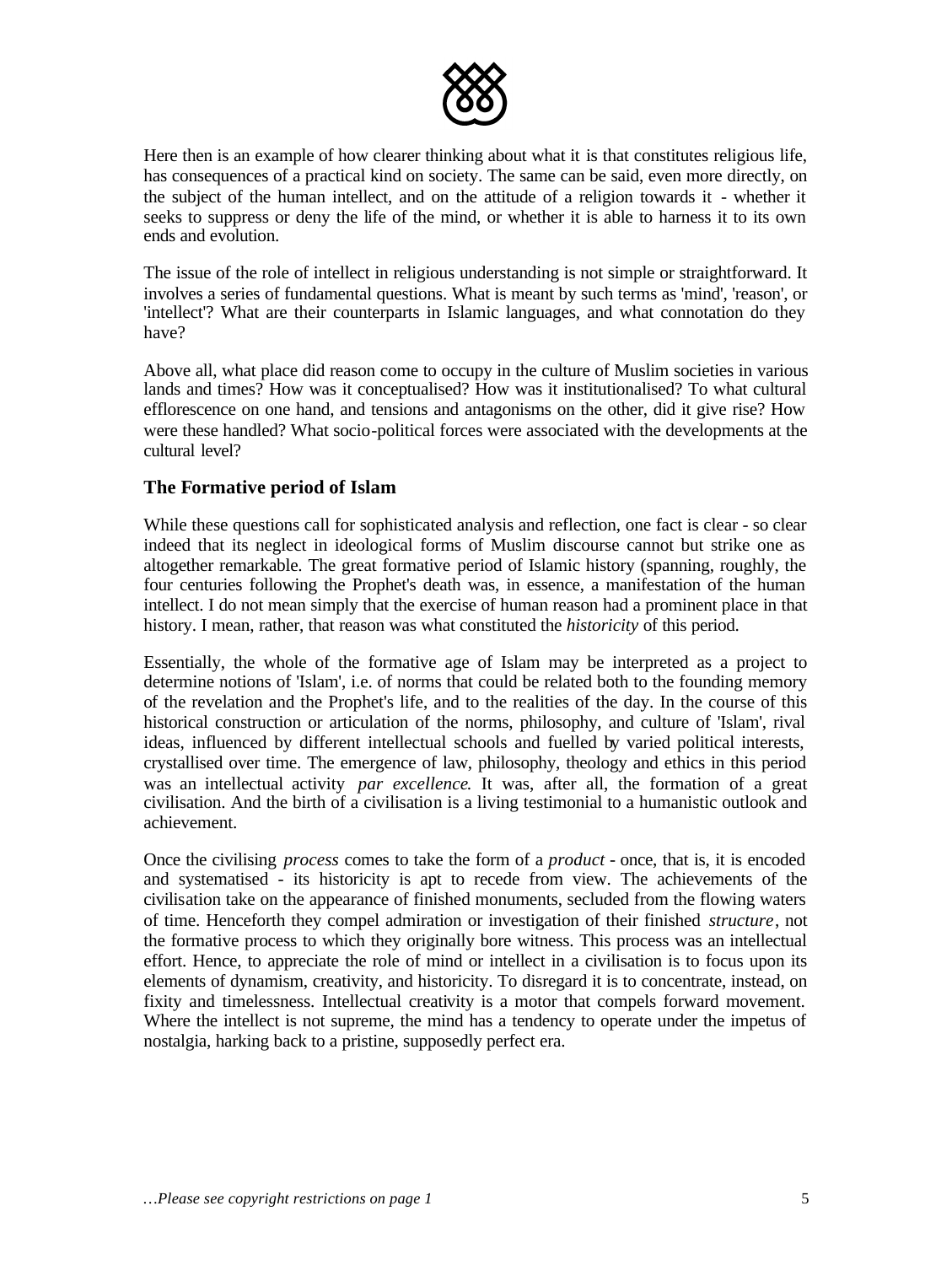

### **Lack of interdisciplinary convergence in religious studies**

The intellectual or humanistic processes which lay at the heart of the Islamic civilisation in its formative phase need to be reappropriated for today. In this as in other areas of endeavour, a look backwards is part and parcel of a look forwards.

However, with notably few exceptions, Islamic scholarship has not so far developed a philosophy underlying the scholarship capable of illuminating these issues. This is true both of Islamic studies in the West and in Muslim lands. In the West it is a failure of method as well as engagement. In Muslim institutions, the power of ideological discourse often impedes genuinely liberated enquiry and understanding. There are exceptions on both sides. But these exceptions have been less influential, less visible, less part of the broad mass of debate and discourse.

Anyone who is familiar with humanistic disciplines in Western universities cannot fail to notice the sophistication of analytic tools that have developed since the rise of modern philosophy, hermeneutics, and social sciences. But while this sophistication is apparent in the study of Western cultures, it is rarely matched in the study of Islam in these very universities.

Part of this sophistication lies in the capacity of a discipline to ask fundamental questions about its own premises and foundations. Take for instance the discipline of history. It is one thing to be able to translate the categories of the past into those of today. It is still another thing for the discipline of history to be self-conscious about its own premises and methods. Such self-consciousness issues in questions such as: how is the knowledge of past societies possible? What are the operative forces in history? Is history made by great individuals, or by collective trends and forces? What is the primary influence on events - is it ideas and philosophies, or is it rather economic and environmental? If both, what is the interrelationship of the two?

These questions call for interdisciplinary convergence - an exploration of the common ground beneath philosophy, social science, literary criticism, economics and politics. But Islamic studies in Western universities seldom show this convergence of approach. It is, on the contrary, a fragmented subject, in which those who study the theology have a cast of mind hardly compatible with those who study the politics of contemporary Muslim nations. The anthropologists are apt by and large to concentrate on small-scale or rural societies, to the exclusion of civilisational studies. In historical studies, the disciplines of social and cultural history (as opposed to political history and biographies of great individuals) - disiciplines which have now come into their own in many areas of world history - have yet to make a significant impact in the field of Islamic history.

In Muslim countries, the problems are of a different nature. In many modern Muslim states, secular education in the humanities, sciences and professions is separated by a chasm from traditional religious learning and instruction. It is not only standards that differ. The worldview and mentality are equally far apart. It is as if two ages or epochs, the mediaeval and the modern, had been juxtaposed side by side in space, with little traffic between the two.

Consequently, the study of religion remains uninformed by the critical tools of analysis employed in secular disciplines. The underlying premise of such an approach is that the study of religion consists in the internalisation of timelessly true definitions. In this way of thinking, there can be little acknowledgement of the historicity of these definitions - the context in which they arose, and the ways in which they were operationalised for specific spiritual,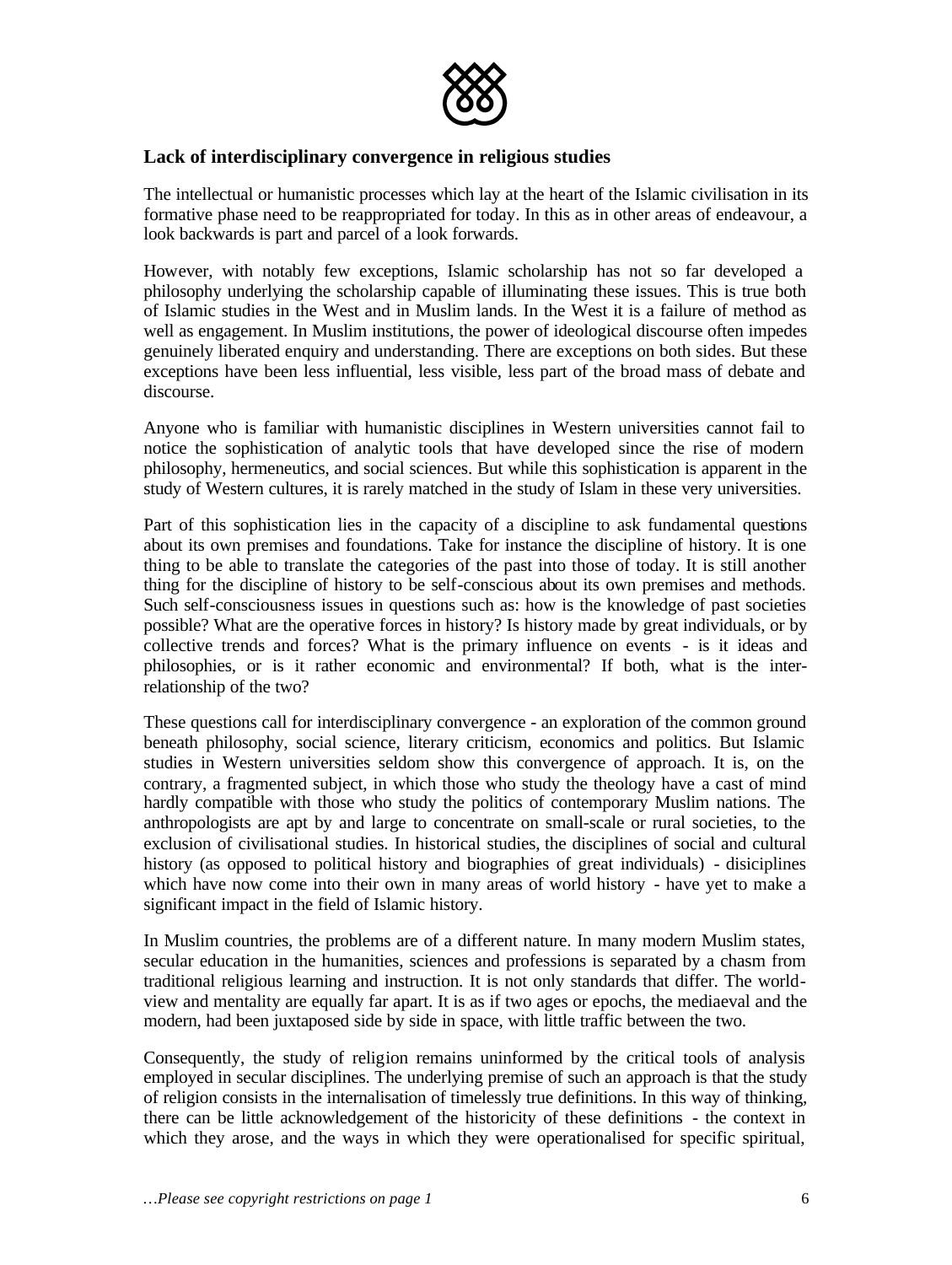

cultural and socio-political purposes. Yet the creative ferment of early Islamic history lay precisely in search and inquiry, rather than in accepted or given conclusions.

### **Re-thinking the premises of Islamic studies**

These predicaments are not unique to Muslim states. Until recently, Christian education was similarly insulated, in method and content, from secular knowledge - indeed, in some denominations the heavy hand of traditionalism continues to perpetuate this separation; while in orthodox Judaism, the reaction to modernity is strong and unrelenting.

In all three faiths, however, there are strong voices urging a critical engagement with tradition, so as to preserve it from the pitfall of traditionalism on one hand, and uncritical modernity on the other. Fazlur Rahman was one such thinker in modern Islam. More contemporaneously, Mohammed Arkoun, in a radically different way from Rahman, has been advocating a re-thinking of the very premises of Islamic studies today.

There is an acute need, therefore, for a re-visiting of age-old religious verities, but with fresh categories of approach and analysis, consonant with the modern state of knowledge in the sciences and humanities. This would be a genuine intellectual enquiry - one that is committed as well as scientific, engaged as well as objective, historically scrupulous, yet empathetic towards the subjective reality of religious aspiration and imagination. This is a calling applicable to Jewish, Christian, as well as Muslim communities, especially those living in the industrialised West, where political conditions offers a favourable opportunity for just such an enquiry.

Indeed, the vast changes that the industrial and post-industrial world has seen - in technology as in communications, in urbanisation as in the assumptions governing the social order *necessitate* the exploration of precisely these questions. The concepts of the religious and the secular, tradition and modernity, individual rights and social obligations reflect pressing issues. Nothing would be more fruitful, in such circumstances, than a re-exploration of these issues in the light of modern conditions and in a comparative context, in all the three societies in question.

#### **The IIS role in this process of re -thinking**

The Institute of Ismaili Studies was founded in the hope that it would contribute a share, however modest, to this process of thinking and research. This is what I described, in my last communication, as the non-normative part of the Institute's work - the part that is committed to exploring those issues which are common and generic to all Muslims, regardless of sect or denomination, and indeed, beyond Islam, to the kindred faiths of Judaism and Christianity. A central mandate of the Institute, however, is normative or *tariqah*-specific: This aspect of the Institute's mandate seeks to assist the Tariqah and Religious Education Boards (ITREBs) at an upstream and intellectual level, in the religious formation of the international *jamat*.

Every single theme mentioned above - the spiritual basis of faith, the role of the intellect, the need for ongoing interpretation - are fundamental to the *tariqah*. Although they are better known today to scholars than they were a few decades ago, conventional scholarship on Islam has yet to accord the thought and attention to the Ismaili vision of these themes that it deserves.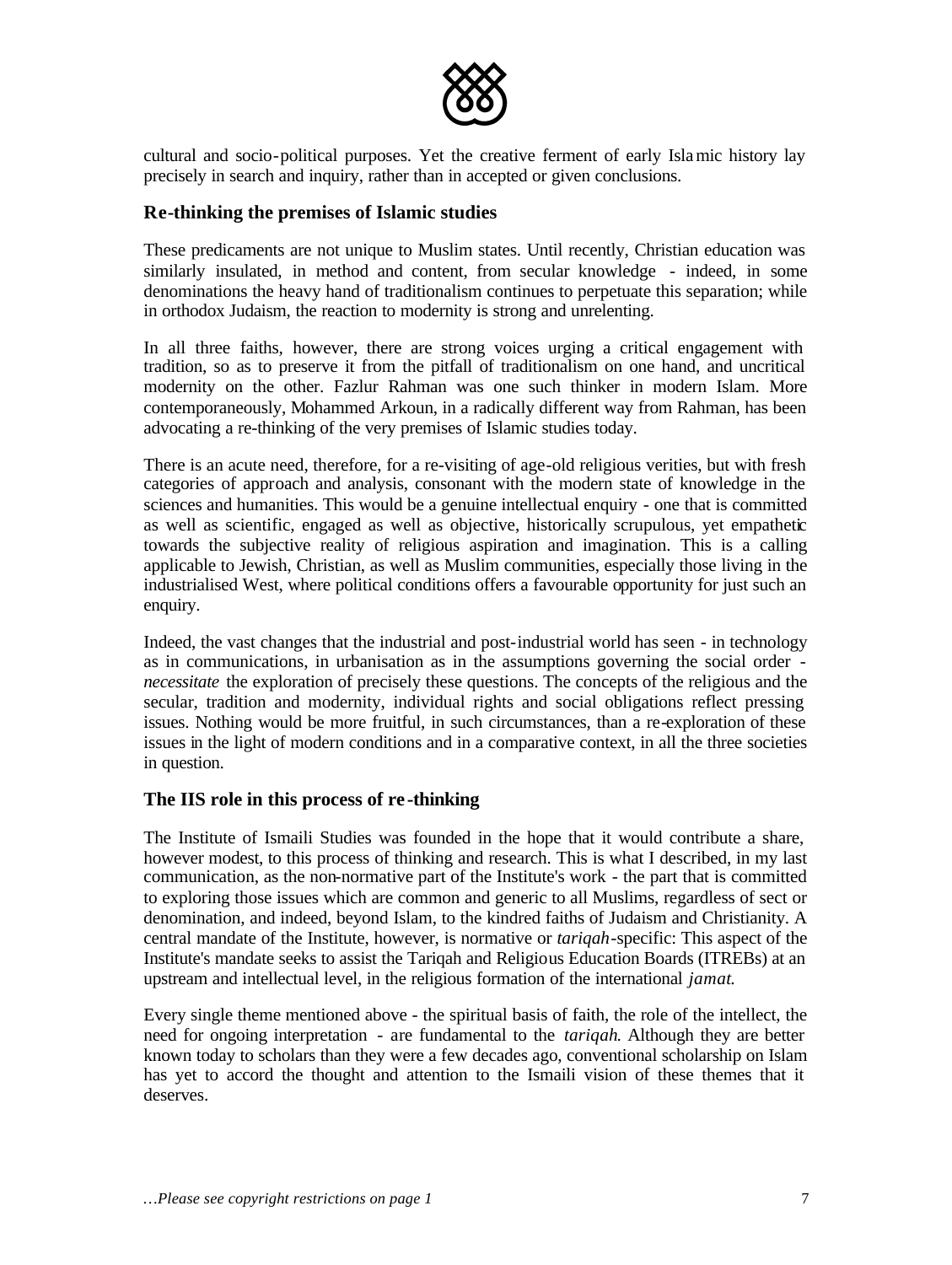

To this day, much of the writing on Islam tends to gravitate, automatically as it were, towards its orthodox, legal and theological formulations, to the relative neglect of its poetic, imaginative, and symbolic wealth of expression. In its formative phase, Shi'i theology drew freely on the intellectual tools available in its day - those of Greek philosophy - to articulate its Islamic insight and vision. A philosophical re-construction suitable to the twenty-first century, would thus be in the spirit of an example set from the earliest period.

To the subjects of spirituality and intellectual inquiry, which have to be re-understood today, there needs to be added a third equally important theme, that of ethics. Religious vision is more practical than theoretical. Ethics thus belongs to the centre of religious concern. Nowhere else is the distinction between spirit and letter, between fundamental ideals on one hand and codes and statutes on the other, more significant. The modern world, with its radically different complexion from the mediaeval, poses a challenge for new departures and new formulations of the accumulated ethical insight of mankind, appropriate to the circumstances of today.

### **Prospective Programmes**

It now remains for me to outline the prospective programmes or vehicles through which the ideas mentioned here will be communicated in the years ahead. One of these is academic publications; the other is liaison with the ITREBs; thirdly, there is the production of religious education materials; the fourth important vehicle is a new graduate training programme, now under consideration; lastly, there is the summer seminar, held two years ago at Oxford, for introducing the kind of issues mentioned above to selected candidates from the leadership, and from the business, professional and educated sectors of the international *jamat*.

#### **Translations**

In the non-normative area, this year will see the first publication of a series of occasional papers or essays addressing the broad themes mentioned above common to the study of Islam and religion as a whole. Simultaneously, the Institute will also publish the first in what is to be a series of translations, into English, of poetic texts which may be considered as literary landmarks in the history of Shi'i, and especially Ismaili thought.

This first publication in this series will be a translation of selections from the Diwan (the poetic corpus) of the Ismaili poet and philosopher, Nasir Khusraw. This translation has been made for the Institute by Professor Annemarie Schimmel. The figure of Nasir Khusraw, revered as pir by Ismailis, is, as is well known, the source of the tradition cherished by the Ismailis of Central Asia and the northern parts of Pakistan. Moreover, the figure of Nasir Khusraw occupies an important place in Iranian Shi'ism and more generally, in the intellectual history of Islam. The translation of his text would thus be of interest to the *jamat* as well as the wider Muslim and academic community.

## **Working with ITREBs**

In the area of children's education in the *jamat*, the Institute has now provided the ITREBs with texts and teaching guides (in an as yet unprinted form but ready for use by teachers) from Primary I to Primary VI levels. This year will see the printing of Primary I texts. The rest will be printed in two phases, in 1993 and 1994.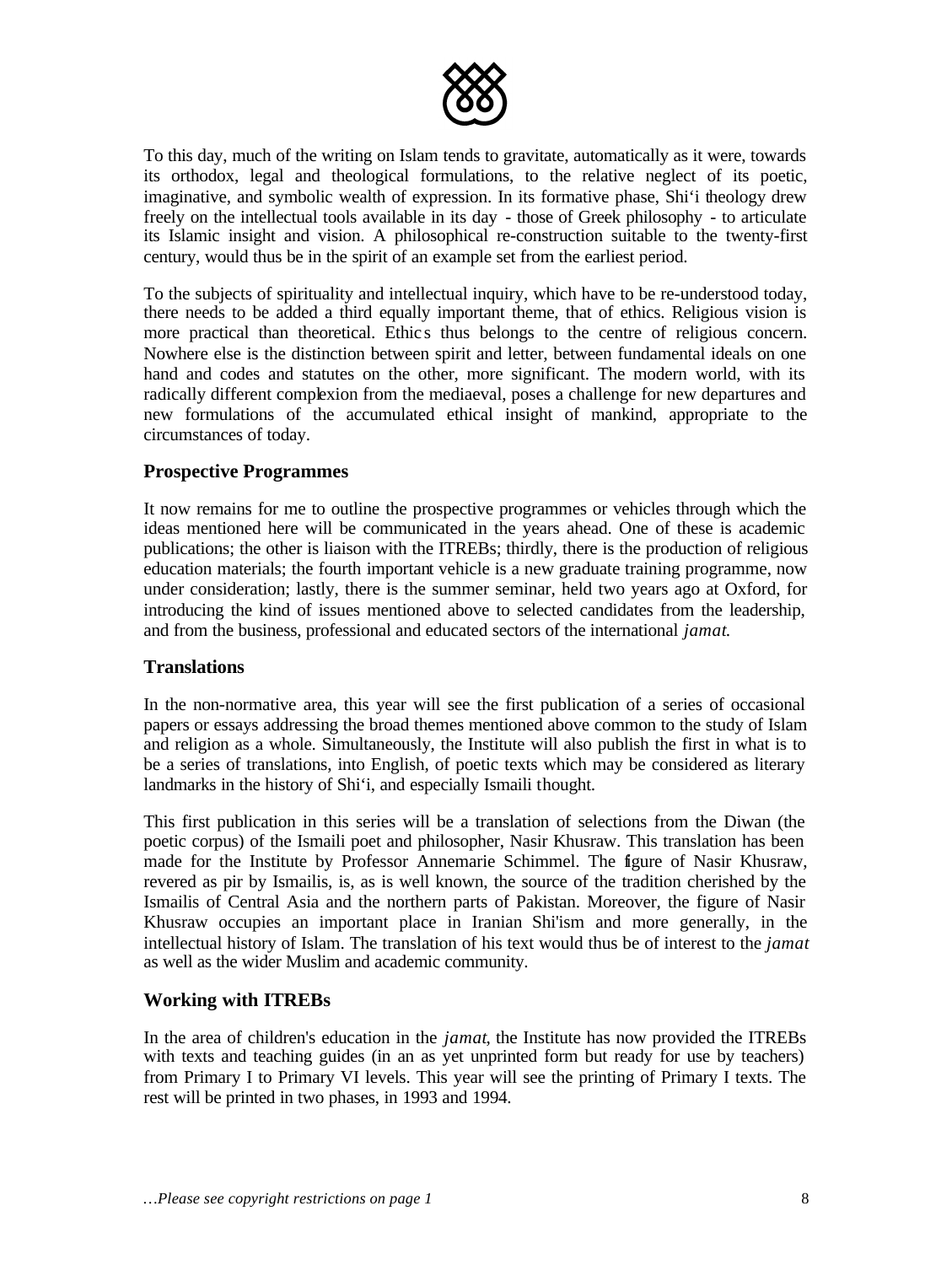

The annual conference of the Institute with the Chairmen of worldwide ITREBs has proved valuable for the clarification and communication of issues of mutual interest. This year the Institute intends to provide upstream input into the objectives and national strategies of each ITREB. The Institute will also carry further the process of communication to other levels of ITREBs, begun last year through a seminar held there for the religious education coordinators of worldwide ITREBs.

## **Graduate Training**

Either this year or next, the Institute will be announcing the start of a new programme for the training of graduate manpower in the field of Islamic Studies, contemporary affairs, issues in the philosophy and practice of contemporary education, and the ethical and intellectual questions relating to modern communications and technology. This programme will be expected to reflect the interdisciplinary convergence indicated above, and will provide superior human resources to the *jamat* over the next decade.

### **Seminars**

The Institute feels that it is necessary, from time to time, to introduce members of the *Jamat*, be they leaders, professionals, or men and women with leadership positions in business or in the public domain, to the kind of issues pertaining to contemporary Islam and to the *tariqah*, which have been mentioned above. To this end the Institute organised a seminar at Oxford in 1990, where leading scholars from various parts of the world gave lectures on relevant topics, while the Institute, which was chairing the seminars, helped to tie these lectures into a coherent perspective, and to intimate their bearing on issues within the Ismaili *Jamat*.

The feedback of the participants - which numbered around 30, and were drawn from an international spectrum - showed that the effort had been fully worth its while. The Institute plans to hold a second such seminar in the summer of 1993. Announcements of the programme will be made nearer the time.

## **Conclusion**

These, then, are the perspectives that guide the vision and work of the Institute, and the programmes and activities that are meant to give them a concrete expression, enabling them to reach out to the *jamats* and the society beyond. The Institute's work is international in scope. This means that it does not get overly involved with any single national or regional set of programmes. It is also upstream in nature, which means that it cannot afford to get overly engaged at the level of implementation. It is for these reasons that the *jamats* as a whole do not see the presence of the Institute amidst them as vividly and from as close a range as they might do those institutions which work with them directly and at close quarters.

This is as it should be, for in the life of a society, it is important that while some institutions implement the day-to-day functions required to solve ongoing needs and problems, a community which looks ahead and not only to the here and now, must have a space or an institution within it where the wood is not lost sight of for the trees, and where long range perspectives are explored and shaped. The Institute was established precisely to engage in frontier thinking of this kind. But this thinking can ill afford to be academic and abstract, without a clear vision of the concrete ways in which it can be disseminated to the *jamat* and the world beyond. It is hoped that the account given above has served to show how this is